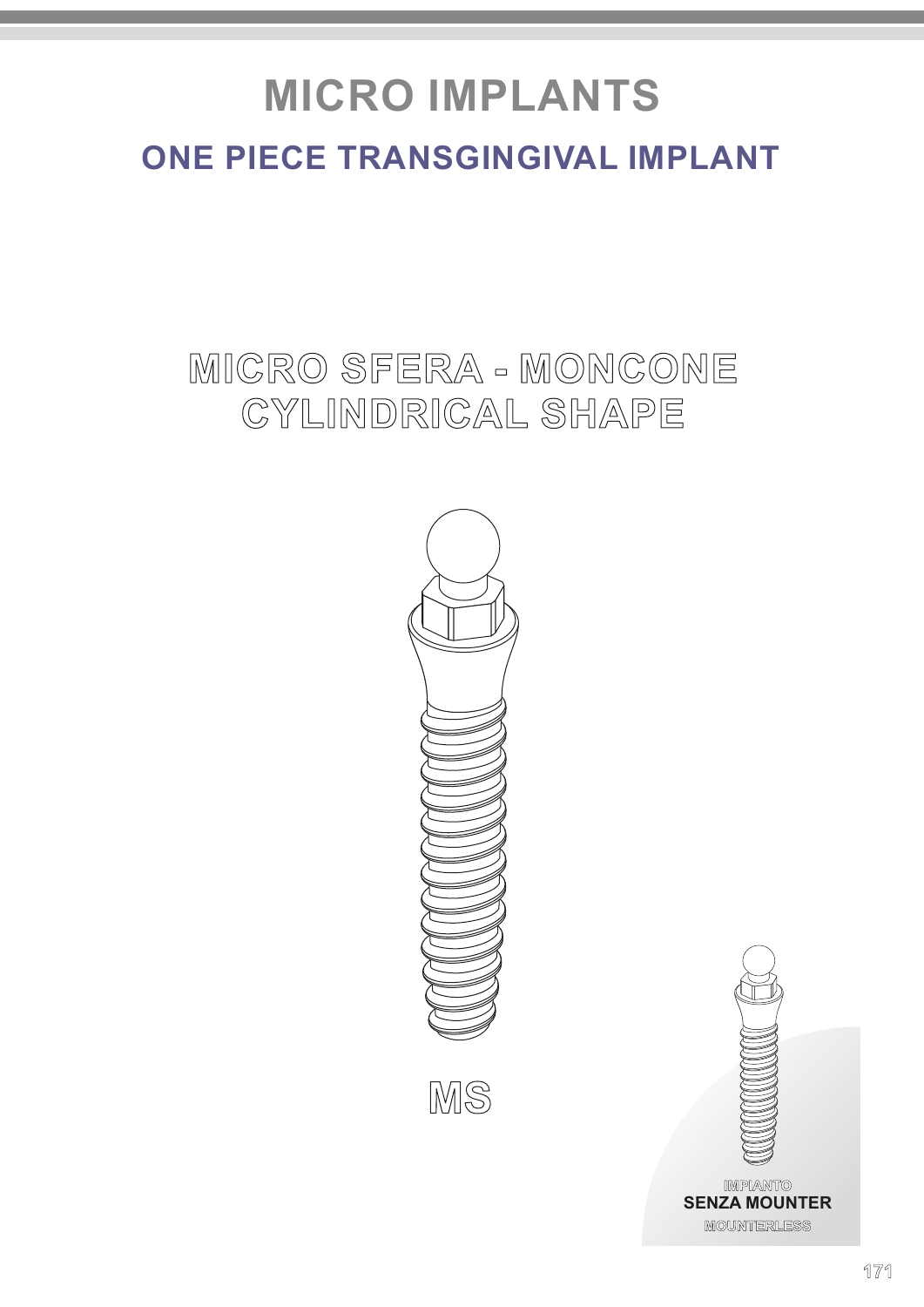# **MIS 27 MICRO IMPLANTS sphere** one piece transgingival implant





| <b>CODE</b>     | <b>IMPLANT</b>    | <b>LENGTH</b>     | <b>PLATFORM</b>   | <b>TYPE</b>        |
|-----------------|-------------------|-------------------|-------------------|--------------------|
| <b>MS 2710</b>  | $\varnothing$ 2.7 | $10 \text{ mm}$   | Ø3.5              | <b>Sfera NORMO</b> |
| <b>MS 2711</b>  | $\varnothing$ 2.7 | $11.5 \text{ mm}$ | $\varnothing$ 3.5 | <b>Sfera NORMO</b> |
| <b>MS 2713</b>  | $Ø$ 2.7           | $13 \text{ mm}$   | Ø3.5              | <b>Sfera NORMO</b> |
| <b>MSM 2710</b> | $\varnothing$ 2.7 | $10 \text{ mm}$   | $\varnothing$ 3.5 | <b>Sfera MICRO</b> |
| <b>MSM 2711</b> | $Ø$ 2.7           | $11.5$ mm         | Ø3.5              | <b>Sfera MICRO</b> |
| <b>MSM 2713</b> | $\varnothing$ 2.7 | $13 \, \text{mm}$ | $\varnothing$ 3.5 | <b>Sfera MICRO</b> |